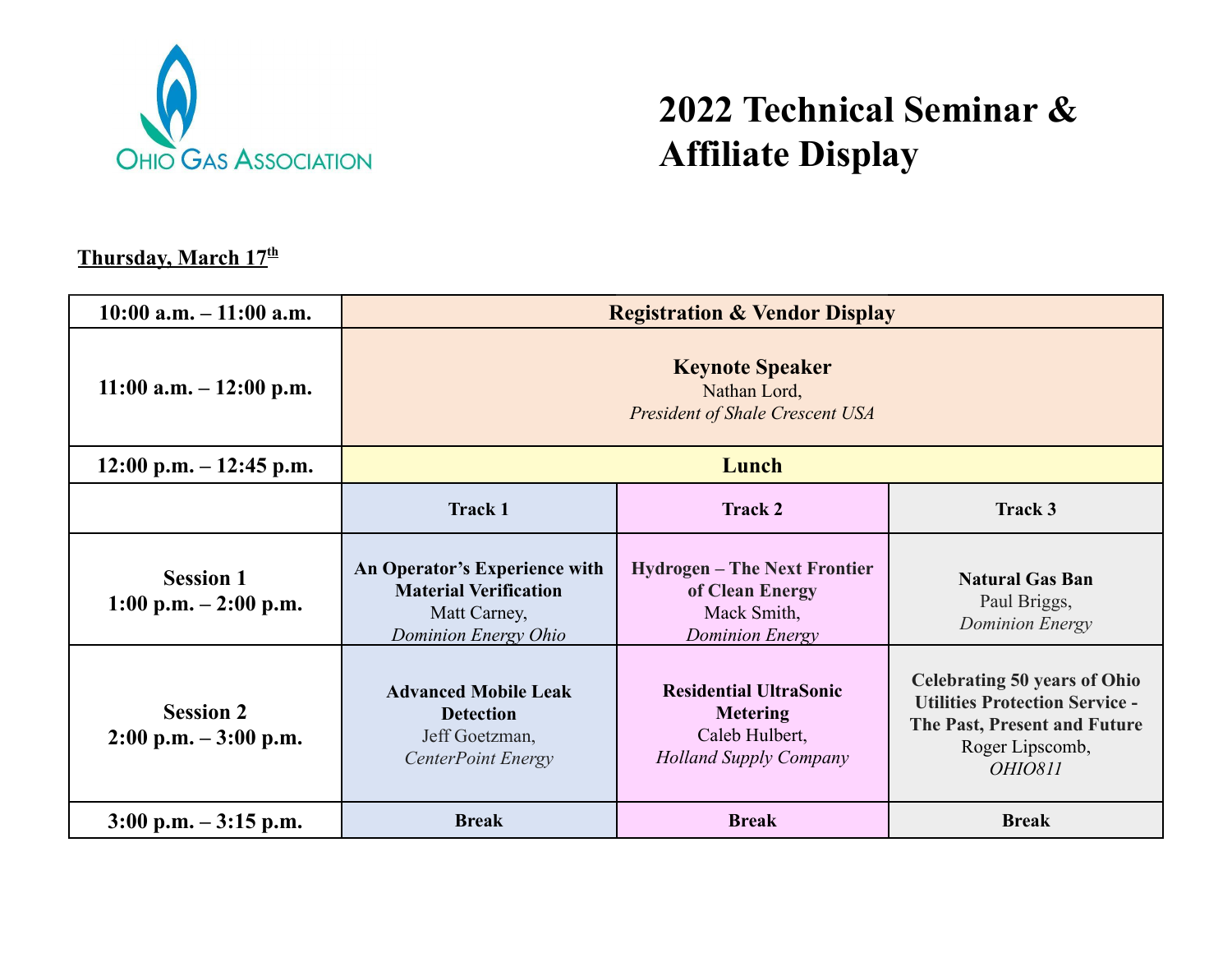

## **2022 Technical Seminar & Affiliate Display**

| <b>Session 3</b><br>$3:15$ p.m. $-4:00$ p.m. | <b>Thermal Activated Shut Off</b><br><b>Valves</b><br>Ron Walker,<br><b>Walker Technical Sales</b> | <b>Odorization 101</b><br>Scott Laplante,<br><b>Mulcare Pipeline Solutions</b>              | <b>Renewable Natural Gas -</b><br><b>Pathway to Decarbonization</b><br>Mack Smith,<br><b>Dominion Energy</b><br>Erik Versen,<br>Ingevity |
|----------------------------------------------|----------------------------------------------------------------------------------------------------|---------------------------------------------------------------------------------------------|------------------------------------------------------------------------------------------------------------------------------------------|
| <b>Session 4</b><br>4:00 p.m. $-5:00$ p.m.   | <b>New PHMSA Gas Gathering</b><br>Rule<br>Chris Kuhman,<br><b>Babst Calland</b>                    | <b>Development of a Safety Plan</b><br>Scott Laplante,<br><b>Mulcare Pipeline Solutions</b> | <b>Galvanic CP System Design</b><br>Nathan Michaels,<br>UTI Corp.                                                                        |
| $5:00 \text{ p.m.} - 7:00 \text{ p.m.}$      | <b>Vendor Display/ Networking Reception</b>                                                        |                                                                                             |                                                                                                                                          |

**Friday, March 18th**

|                                              | <b>Track 1</b>                                                            | Track 2                                                                                                                                                                                                                                    | Track 3                                                              |
|----------------------------------------------|---------------------------------------------------------------------------|--------------------------------------------------------------------------------------------------------------------------------------------------------------------------------------------------------------------------------------------|----------------------------------------------------------------------|
| <b>Session 1</b><br>$8:00$ a.m. $-9:00$ a.m. | <b>Metering 101</b><br>Vince Scacchetti,<br><b>Holland Supply Company</b> | <b>Modern Coating and Advance is</b><br><b>External and Internal Corrosion</b><br><b>Protection with BONUS on:</b><br><b>GAS PROCESSING UNITS</b><br>(GPU) Repairs and Protection<br>Doug Klingensmith,<br><b>Unconventional Solutions</b> | <b>Oil &amp; Gas 101</b><br>Joe Surra &<br>Mike Battles,<br>Woolpert |